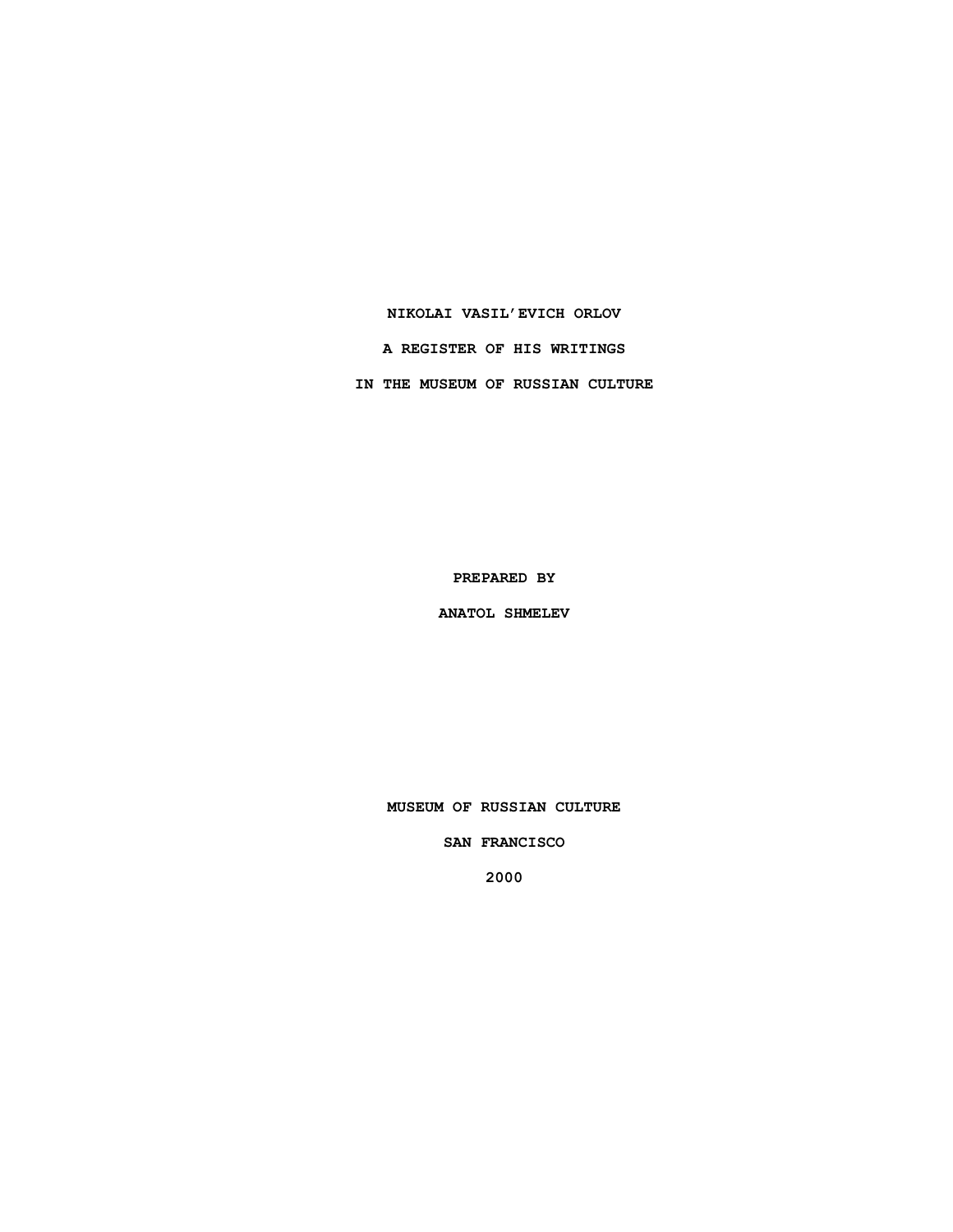### **SCOPE AND CONTENT NOTE**

#### **NIKOLAI VASIL'EVICH ORLOV PAPERS**

**This collection consists of a manuscript history of the Zaamurskii okrug Otdel'nogo korpusa pogranichnoi strazhi, 1898-1917, compiled by one of its officers.**

**Detailed processing and preservation microfilming for these materials were made possible by a generous grant from the National Endowment for the Humanities and by matching funds from the Hoover Institution and Museum of Russian Culture. The grant also provides depositing a microfilm copy in the Hoover Institution Archives. The original materials and copyright to them (with some exceptions) are the property of the Museum of Russian Culture, San Francisco. A transfer table indicating corresponding box and reel numbers is appended to this register.**

**The Hoover Institution assumes all responsibility for notifying users that they must comply with the copyright law of the United States (Title 17 United States Code) and Hoover Rules for the Use and Reproduction of Archival Materials.**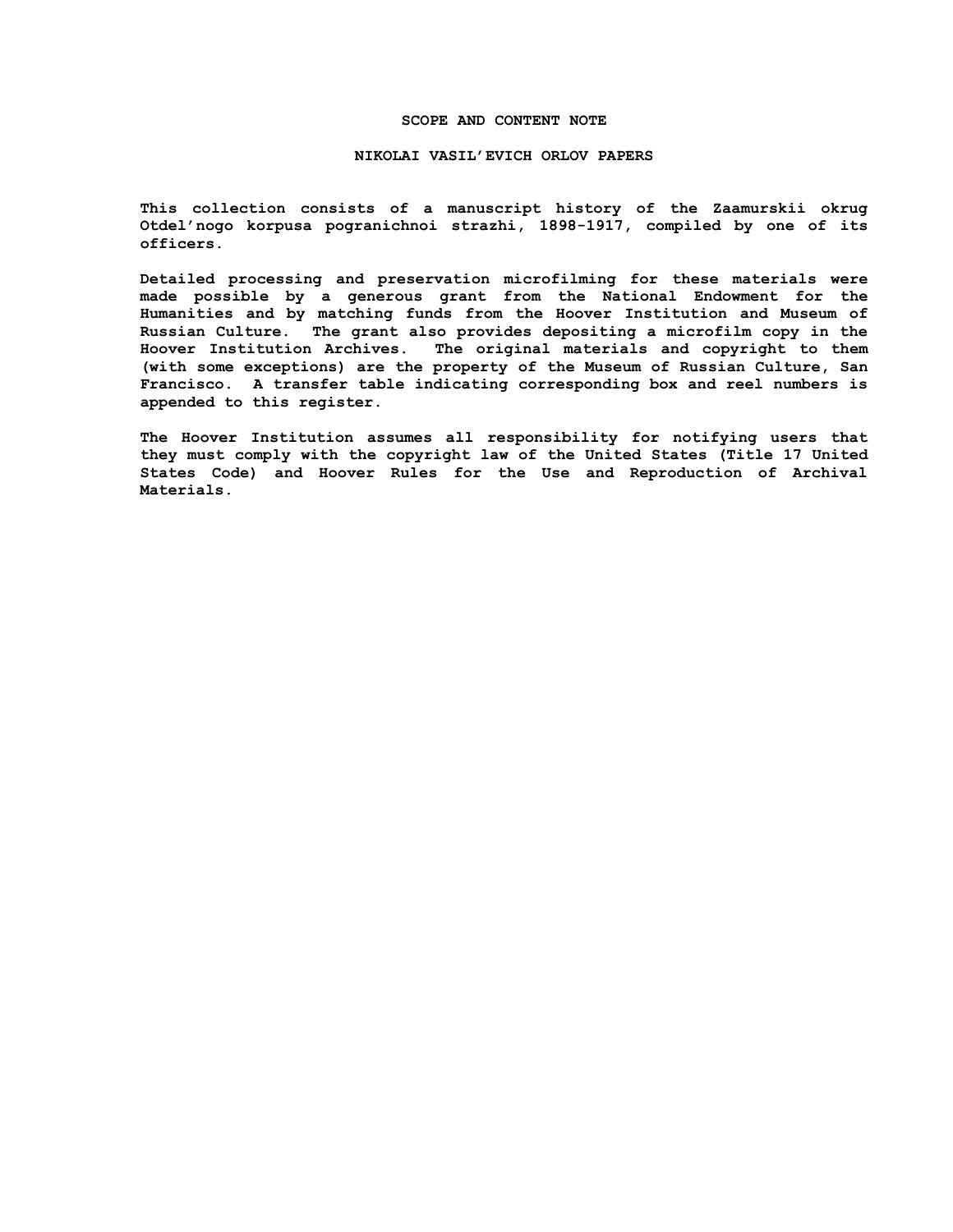## **REGISTER**

# **NIKOLAI VASIL'EVICH ORLOV PAPERS**

## **SERIES DESCRIPTION:**

# **Box Nos Series**

**1-2 WRITINGS, [1940]. Holograph entitled "Zaamurtsy, 1898- 1917 g.g."**